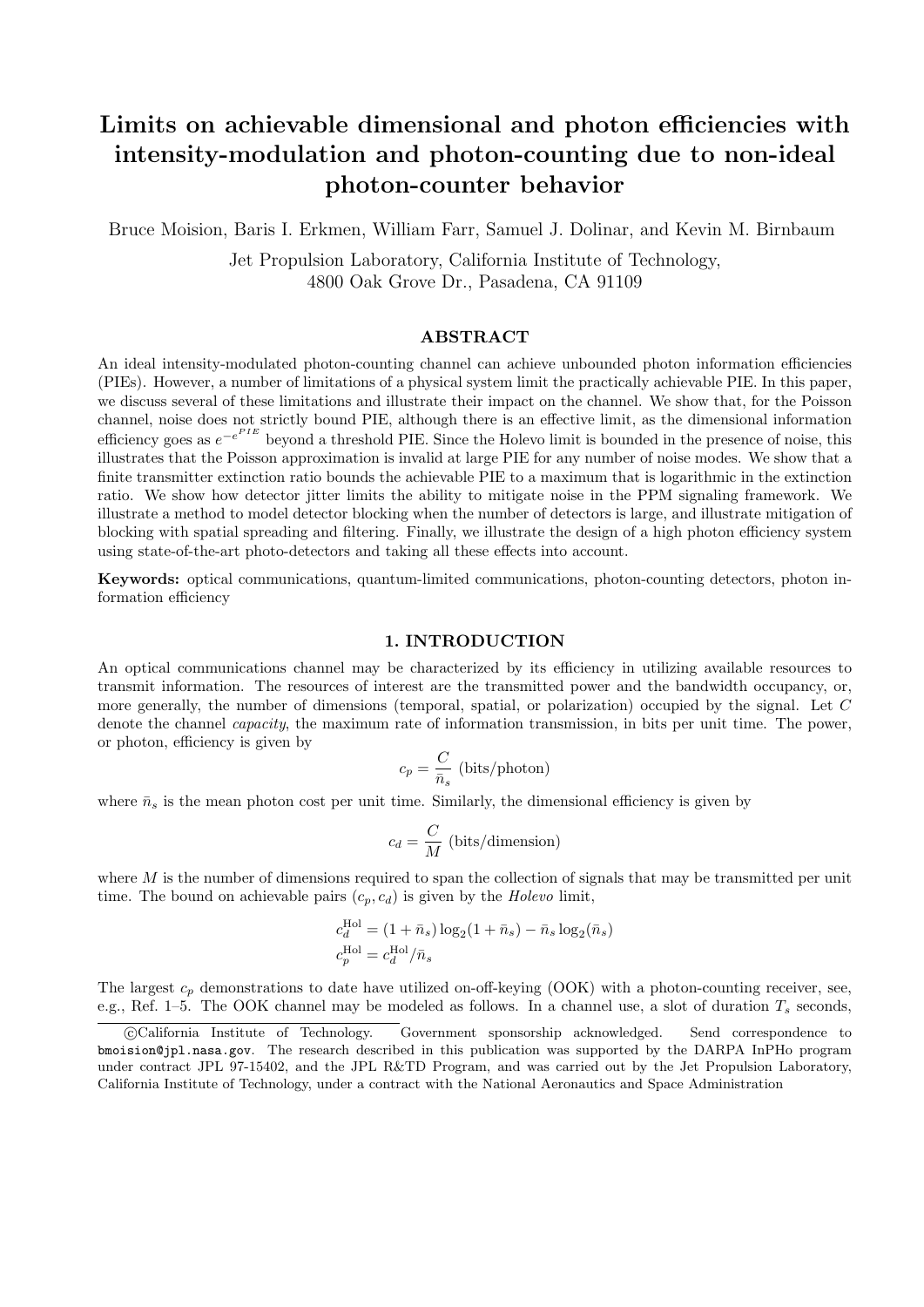either a pulse is transmitted, with probability  $p$  (transmitting a '1'), or no pulse is transmitted, with probability  $(1-p)$  (transmitting a '0'). In a pulsed slot we receive a Poisson-distributed photon count with mean  $n<sub>s</sub>$  (in a non-pulsed slot we receive no counts). The capacity of this OOK channel is given by

$$
C^{\text{ook}}(0) = h_2\left(p(1 - e^{-n_s})\right) - ph_2(e^{-n_s})\text{ (bits/slot)}\tag{1}
$$

where  $h_2(x) = -x \log_2 x - (1 - x) \log_2(1 - x)$  is the binary entropy function. The photon and dimensional efficiencies are given by

$$
c_p^{\text{ook}} = \frac{C^{\text{ook}}(0)}{pn_s}, \qquad c_d^{\text{ook}} = C^{\text{ook}}(0)
$$

Let

$$
c_d^*(c_p^*) = \max_{(n_s, p)|c_p = c_p^*} c_d \tag{2}
$$

and let  $\mathcal{C}^{\text{OOK}}(0)$  denote the convex hull of the collection of points  $(c_p^*, c_d^*(c_p^*))$  for the ideal, noiseless OOK channel. At large  $c_p^*$ , we have<sup>6</sup>

$$
c_d^* \approx \frac{2}{e \ln(2)} 2^{-c_p^*} \tag{3}
$$

Hence  $c_p$  can grow no faster than logarithmically in  $c_d$ .

In this paper we discuss non-ideal system components and operating conditions that bound one away from the theoretical limit given by (1), (3). The paper is organized as follows. In Section 2 we consider the impact of background or dark noise, and show that, while noise does not strictly bound *c<sup>p</sup>* for the Poisson channel, it effectively bounds it, as  $c_d$  goes as  $e^{-e^{c_p}}$  at large  $c_p$ . In Section 3 we show that a finite transmitter extinction ratio bounds the achievable *cp*, and discuss a demonstration of a high extinction-ratio transmitter. In Section 4 we briefly discuss detector jitter and illustrate that it limits the ability to mitigate noise. In Section 5 we discuss the impact of detector blocking, methods to model it for arrays of detectors, and methods to mitigate it with spatial spreading and filtering. Finally, in Section 6 we provide an example design of a high photon efficiency free-space channel, taking into account the physical limitations discussed in prior sections, and using parameters of current state-of-the art photo-detectors.

We model the photon-counting channel as follows. In Sections 2, 3, 4 and 5, we implicitly assume a detection efficiency of one, so that each incident photon produces a photo-electron. Only in Section 6 do we explicitly take into account the detection efficiency. We assume throughout that the background noise coupling into the photodetector is either zero, or that the number of noise modes is sufficiently large that the photo-detector output is well modeled as a Poisson point process.<sup>7</sup> Hence the results on the noisy channel may more properly be attributed to the intensity modulated Poisson channel. Care should be taken in applying these results generally to the photon-counting channel outside the region of zero noise, or where the Poisson approximation holds. We show, for example, that the Poisson channel efficiencies are unbounded in the presence of noise, whereas the Holevo limit is bounded, hence the Poisson approximation must break down at large photon efficiencies, regardless of the number of noise modes.

#### **2. NOISE**

The first degradation we consider is noise. Noise (non-signal) photo-electrons will be present due to incident background light or photo-detector dark noise. Let  $n_b$  be the mean noise photo-electrons per slot. Let  $p_1(k)$ ,  $p_0(k)$ denote the probabilities of *k* counts in a pulsed slot and non-pulsed slot, respectively. We have

$$
p_1(k) = \frac{e^{-(n_s+n_b)}(n_s+n_b)^k}{k!}
$$

$$
p_0(k) = \frac{e^{-n_b}(n_b)^k}{k!}
$$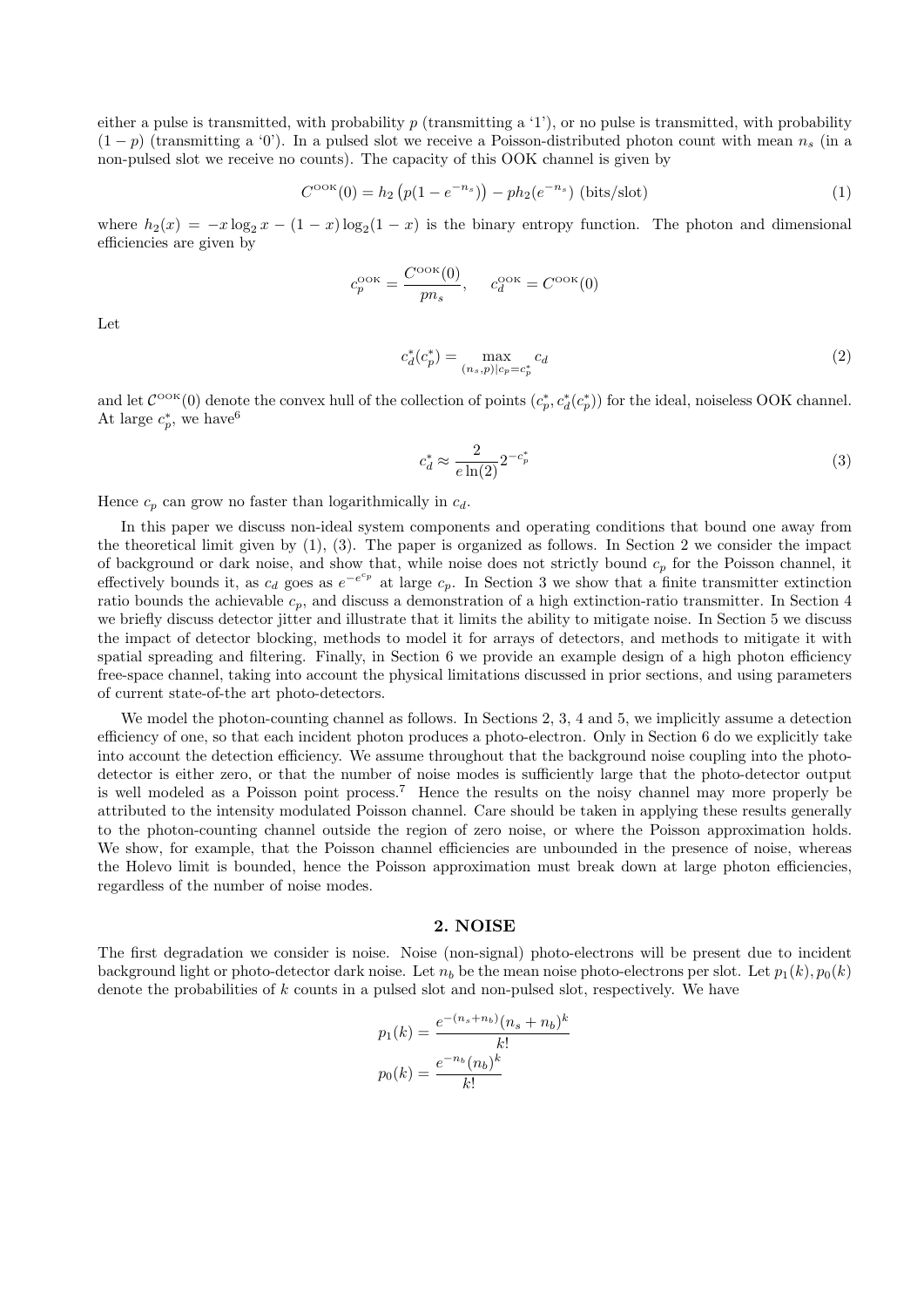and the OOK channel capacity in noise is given by  $8^8$ 

$$
C^{\text{ook}}(n_b) = -pE\left(\log_2\left(p + (1 - p)L^{-1}(Y_1)\right)\right) - (1 - p)E\left(\log_2\left(1 - p + pL(Y_0)\right)\right) \tag{4}
$$

where  $L(y) = p_1(y)/p_0(y)$ ,  $E(\cdot)$  denotes the expected value,  $Y_1 \sim p_1$  and  $Y_0 \sim p_0$ . The photon and dimensional efficiencies of OOK in noise are  $c_p^{\text{OOK}} = C^{\text{OOK}}(n_b)/pn_s$  and  $c_d^{\text{OOK}} = C^{\text{OOK}}(n_b)$ . Let  $C^{\text{OOK}}(n_b)$  denote the convex hull of achievable pairs  $(c_p^*, c_d^*)$  defined by (2) for the noisy channel. Figure 1 illustrates  $\mathcal{C}^{\text{OK}}(n_b)$ , evaluated numerically for *n<sup>b</sup> ∈ {*10*−*<sup>2</sup> *,* 10*−*<sup>3</sup> *,* 10*−*<sup>4</sup> *,* 10*−*<sup>5</sup> *,* 10*−*<sup>6</sup> *,* 10*−*<sup>7</sup>*}*.



Figure 1. Achievable PIE, DIE of photon-counting OOK in the presence of noise.  $\mathcal{C}^{\text{OOK}}(n_b)$ ,  $n_b > 0$ , labeled with  $\log_{10}(n_b)$ .

# **2.1 Poisson channel** *c<sup>p</sup>* **is unbounded in the presence of noise**

Let  $M = 1/p$ . For M a power of two, the OOK capacity with duty cycle p is bounded by the PPM capacity with order *M*: 8

$$
C^{\text{ook}}(n_b) \ge C^{\text{PPM}}(n_b) = \frac{1}{M} \left( D(p_1 || p_0) - E_Y \log_2 \frac{1}{M} \sum_{j=1}^{M} L(Y_j) \right) \text{ (bits/slot)}
$$
(5)

where  $D(u||v)$  is the Kullback-Leibler distance between distributions *u* and *v*,  $Y = (Y_1, \ldots, Y_M)$  is a vector with  $Y_i, Y_j, i \neq j$ , independent,  $Y_1 \sim p_1$  and  $Y_j \sim p_0$  for  $j \neq 1$ . From Jensen's inequality, this may be further lower bounded as

$$
C^{\rm PPM}(n_b) \ge \frac{1}{M} \left( D(p_1 || p_0) - \log_2 \frac{1}{M} \sum_{j=1}^{M} E(L(Y_j)) \right)
$$

Now

$$
E(L(Y_j)) = \begin{cases} \exp(n_s^2/n_b) & , j = 1\\ 1 & , j \neq 1 \end{cases}
$$

and

$$
D(p_1||p_0) = (n_s + n_b) \log_2(1 + n_s/n_b) - n_s/\ln(2)
$$

Hence

$$
c_p^{\mathrm{OOK}}(n_b) \geq (1+n_b/n_s)\log_2(1+n_s/n_b) - 1/\ln(2) + \frac{1}{n_s}\log_2\left(\frac{M}{M-1+e^{n_s^2/n_b}}\right)
$$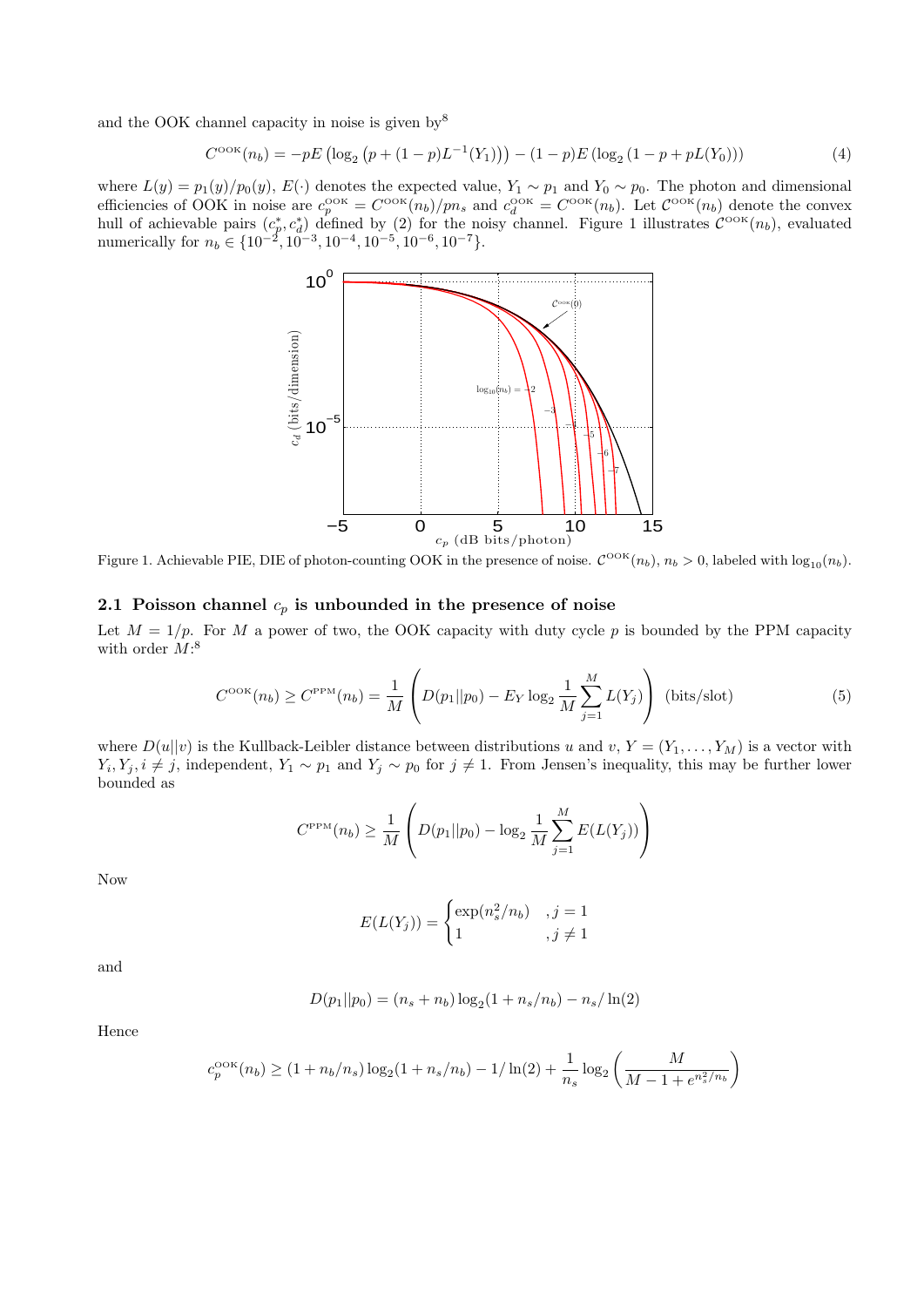The first term grows as  $\log_2(n_s/n_b)$  for sufficiently large *n<sub>s</sub>*. By choosing  $M = e^{n_s^2/n_b} - 1$ , the final term goes to zero for large  $n_s$ . Hence  $c_p$  can be made arbitrarily large for any  $n_b$ . The single-mode Holevo capacity in background noise is given by<br> $\sp{9}$ 

$$
C^{\text{Hol}}(n_b) = g(\bar{n}_s + n_b) - g(n_b)
$$

where  $g(x) = (1+x) \log_2(1+x) - x \log_2(x)$ , and  $\bar{n}_s$  is the mean photon number. For  $\bar{n}_s \ll n_b$ , we have

$$
C^{\text{Hol}}(n_b) = \bar{n}_s \log_2(1 + 1/n_b) + o(\bar{n}_s)
$$

Let  $c_p^{\text{Hol}}(n_b) = C^{\text{Hol}}(n_b)/\bar{n}_s$ , the Holevo photon-information-efficiency. This increases with  $1/\bar{n}_s$  at large  $c_p^{\text{Hol}}(n_b)$ to the limit

$$
c_p^{\text{Hol}}(n_b) \xrightarrow{\bar{n}_s \to 0} \log_2(1 + 1/n_b)
$$

Hence  $c_p^{\text{Hol}}(n_b)$  is bounded. Since the Holevo limit bounds any intensity-modulated photon-counting receiver, the Poisson approximation must break down at large  $c_p$ , for any number of noise modes.

# **2.2 Poisson channel** *c<sup>p</sup>* **is effectively bounded in the presence of noise**

For  $n_b > 0$ , the noisy PPM capacity may be upper bounded by<sup>10</sup>

$$
C^{\rm PPM}(n_b) < \frac{1}{M} \left( D(p_1 || p_0) - D(p_{\bar{1}} || p_{\bar{0}}) \right) \tag{6}
$$

where

$$
p_{\overline{1}}(k) = \frac{e^{-(n_s + Mn_b)}(n_s + Mn_b)^k}{k!}
$$

$$
p_{\overline{0}}(k) = \frac{e^{-Mn_b}(Mn_b)^k}{k!}
$$

The noiseless PPM capacity is given by  $C^{PPM}(0) = \log_2(M)(1 - e^{-n_s})/M$ . Since the divergence is non-negative, and the capacity is decreasing with  $n_b$ , we have the bound

$$
C^{\text{PPM}}(n_b) \le \frac{1}{M} \min\{D(p_1||p_0), \log_2(M)(1 - e^{-n_s})\}
$$

Hence

$$
c_p^{\text{PPM}}(n_b) \le \min \left\{ D(p_1 || p_0) / n_s, \log_2(M) (1 - e^{-n_s}) / n_s \right\} \tag{7}
$$

$$
c_d^{\text{PPM}}(n_b) \le \min\left\{ D(p_1||p_0)/M, \log_2(M)(1 - e^{-n_s})/M \right\} \tag{8}
$$

Consider (7).  $D(p_1||p_0)/n_s$  is increasing in  $n_s$  and is zero at  $n_s = 0$  whereas  $\log_2(M)(1 - e^{-n_s})/n_s$  in decreasing in  $n_s$  and goes to  $\log_2 M$  as  $n_s \to 0$ . Hence the bound is maximized over  $n_s$  for fixed M when the terms are equal, that is,

$$
\tilde{c}_p \stackrel{\text{def}}{=} \max_{n_s} \min \left\{ D(p_1 || p_0) / n_s, \log_2(M) (1 - e^{-n_s}) / n_s \right\}
$$
\n
$$
= \frac{\log_2(M^*)(1 - e^{-n_s^*})}{n_s^*}
$$
\n(9)

where  $(M^*, n_s^*)$  satisfy

$$
(n_s^* + n_b)\ln(1 + n_s^*/n_b) - n_s^* = \ln(M^*)(1 - e^{-n_s^*}).\tag{10}
$$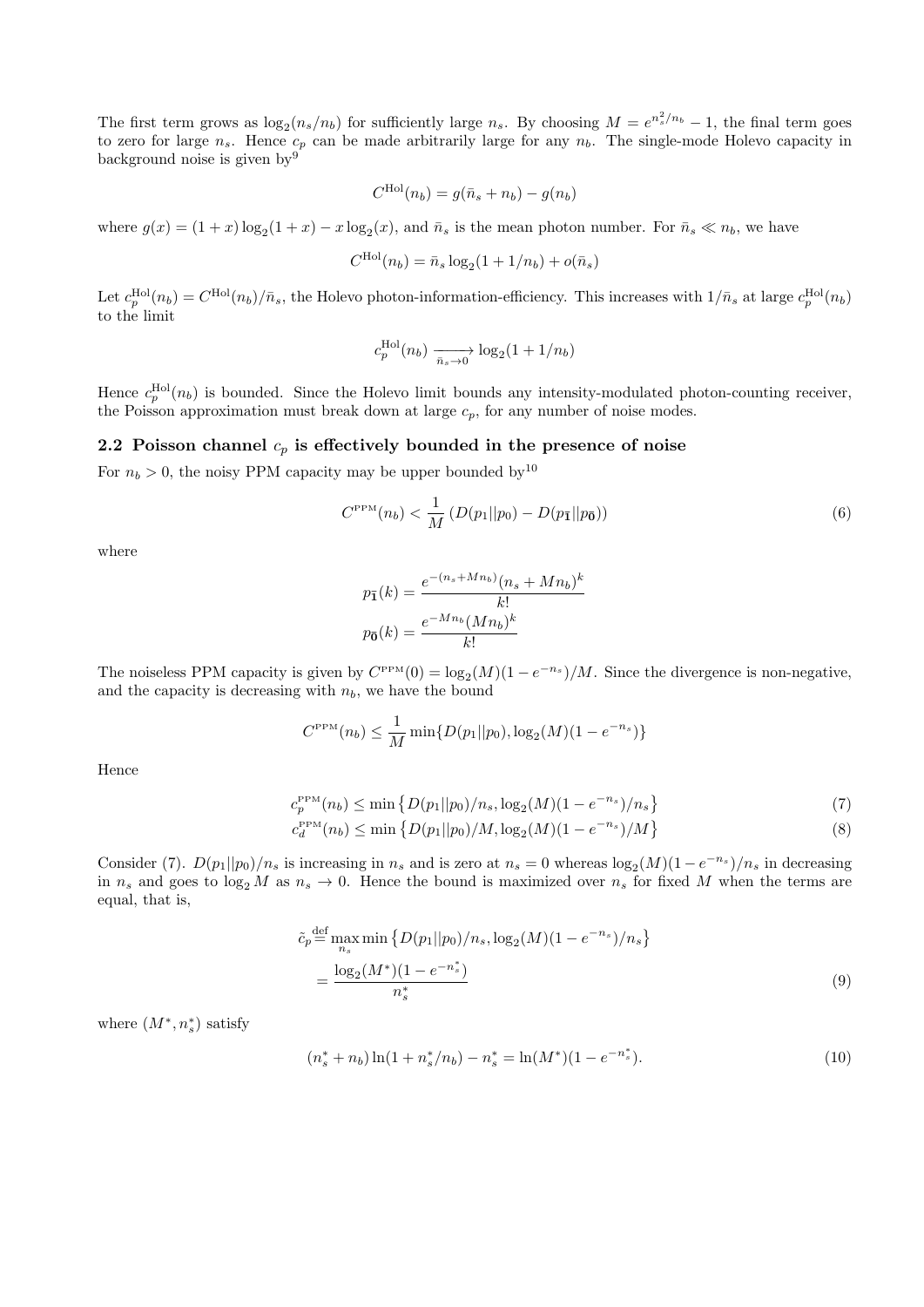Consider (8), and let

$$
\tilde{c}_d \stackrel{\text{def}}{=} \max_{n_s} \min \left\{ D(p_1 || p_0) / M, \log_2(M) (1 - e^{-n_s}) / M \right\}
$$

We'll show that  $\tilde{c}_d = \tilde{c}_p n_s^* / M^*$ . Note that

$$
\frac{\partial}{\partial n_s} \left( \log_2(M)(1 - e^{-n_s}) \right) = e^{-n_s} \log_2(M) \xrightarrow[n_s \to 0]{} \log_2(M)
$$

$$
\frac{\partial}{\partial n_s} D(p_1 || p_0) = \log_2(1 + n_s/n_b) \xrightarrow[n_s \to 0]{} 0
$$

Since the slope of  $D(p_1||p_0)$  is increasing in  $n_s$ , is zero at zero, whereas the slope of  $log_2(M)(1-e^{-n_s})$  is decreasing in  $n_s$ , and is positive at zero, and both functions go to zero as  $n_s \to 0$ , it follows similarly that  $\tilde{c}_d$  is achieved when the terms in (9) are equal, that is, that

$$
\tilde{c}_d = \tilde{c}_p n_s^* / M^*
$$

Let  $C^{PPM}(n_b)$  denote the collection of dominating pairs  $(c_p^{PPM}, c_d^{PPM})$  defined by (2), with  $P = 1/M$ . The pairs  $(\tilde{c}_p, \tilde{c}_d)$ , parameterized by  $(n_s^*, M^*)$  bound  $C^{PPM}(n_b)$ . We are interested in the behavior of  $C^{PPM}(n_b)$  for large  $c_p$ . One can show  $\tilde{c}_p$  increases without bound in  $n_s^*$ . Hence the large  $\tilde{c}_p$  behavior corresponds to large  $n_s^*$ . From (9), we have

$$
M^* = \exp\left(\frac{\tilde{c}_p \ln(2) n_s^*}{1 - e^{-n_s^*}}\right)
$$

and, from (10), at large  $n_s^*/n_b$  we have

$$
\tilde{c}_p \approx \log_2(n_s^*/n_b) - 1/\ln(2)
$$
  

$$
n_s^* \approx n_b \exp(1 + \tilde{c}_p \ln(2))
$$

*n*

Hence,

$$
\tilde{c}_d \approx n_b \tilde{c}_p \exp(\tilde{c}_p \ln(2) + 1) \exp\left(\frac{-n_b \tilde{c}_p \ln(2) \exp(\tilde{c}_p \ln(2) + 1)}{1 - \exp(-n_b \exp(\tilde{c}_p \ln(2) + 1))}\right)
$$
(11)

and, although  $\tilde{c}_p$  is not strictly bounded,  $\tilde{c}_d$  falls off as  $e^{-e^{\tilde{c}_p}}$  at large  $\tilde{c}_p$ , so that, for practical purposes, we may think of  $\tilde{c}_p$  as bounded due to noise. Since the large  $c_p$  asymptotes of PPM and OOK agree, (11) approximates  $\mathcal{C}^{\text{OOK}}(n_b)$  at large  $c_p$  as well.

#### **3. EXTINCTION RATIO**

Let  $P_1$  denote the average power emitted from the laser transmitter in the on state. Certain laser transmitters emit some power  $P_0 = P_1/\alpha$  in the off state, where  $\alpha$  is referred to as the *extinction ratio*. We show here that a finite extinction ratio bounds the achievable  $c_p$ .

Let  $l_p$  be the peak received signal photon rate and  $l_d$  the received photon rate from all non-signal sources, assumed constant. Let *l<sup>s</sup>* denote the mean signal photon rate, and *p* the duty cycle. Some of the average power bleeds into the 'off' positions, so the relationship between the average and peak rates is

$$
l_p = \frac{\alpha l_s}{p(\alpha - 1) + 1}
$$

This channel is equivalent to a channel with peak signal rate  $l'_p = l_p(1 - 1/\alpha)$  received in noise with rate  $l'_n = l_d + l_p/\alpha$ . In order to obtain a bound on performance attributed only to the extinction ratio, suppose the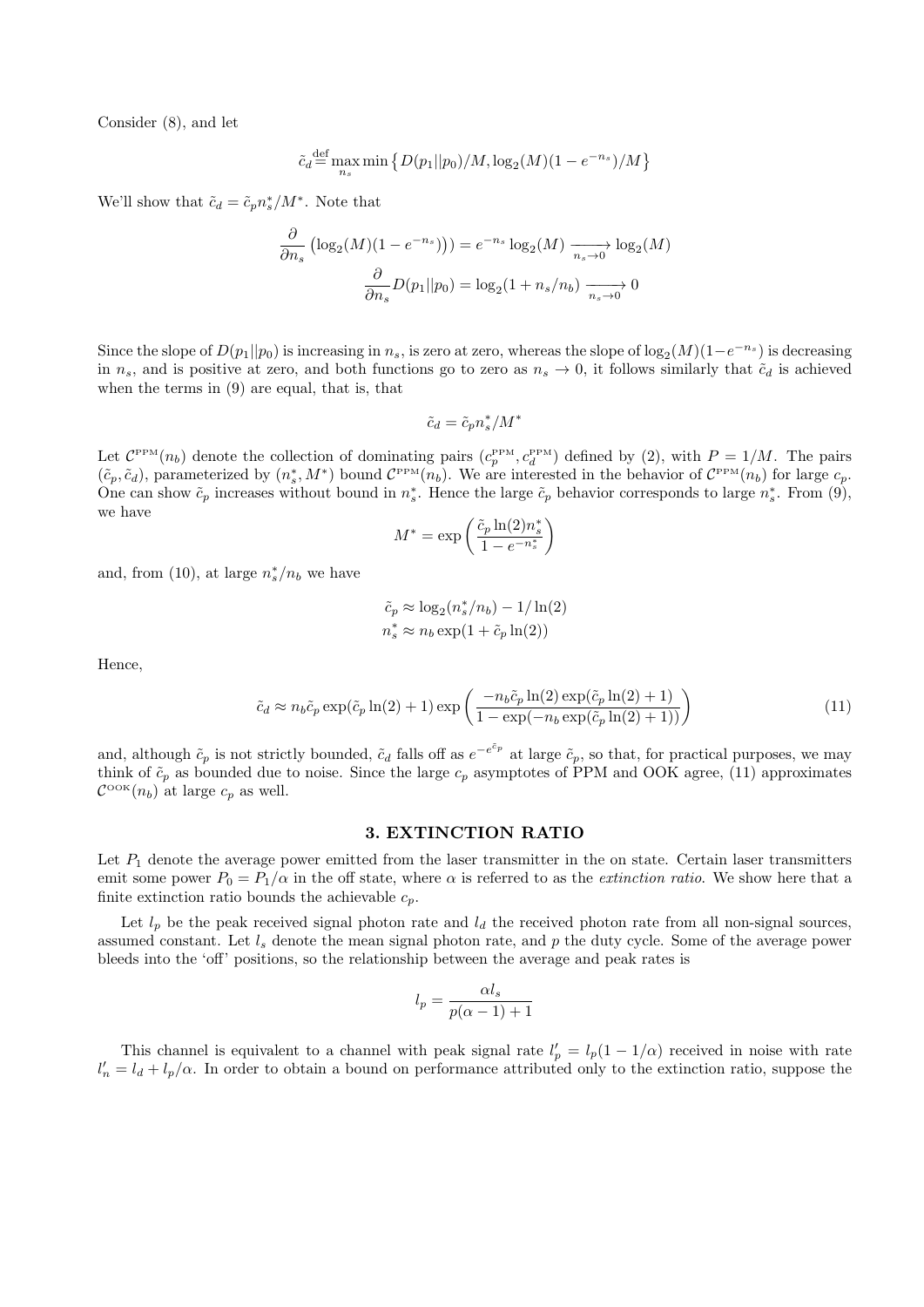only photons received in the 'off' state are due to non-extincted signal photons, i.e., that  $l_d = 0$ . The equivalent channel then has mean signal and noise rates

$$
l'_{s} = \frac{\alpha - 1}{\alpha - 1 + 1/p} l_{s}
$$

$$
l'_{n} = \frac{1/p}{\alpha - 1 + 1/p} l_{s}
$$

$$
\psi = \frac{l'_{s}}{l'_{n}} = p(\alpha - 1)
$$

Let

the signal-to-noise ratio.

We consider two notions of the photon-information-efficiency for this channel. In the first, in computing the photon cost we count all received signal photons (with rate *ls*), whether they fall in the signal slot or not. In the second, in computing the photon cost, we count only those photons that fall in the signal slot–those that are *effectively* received as signal photons (with rate  $l'_{s}$ ). Letting  $C^{OOK}$  denote the information rate, in bits/s, and putting rates in units of photons/s, define

$$
c_{p,0} = \frac{C^{\text{ook}}}{l_s}
$$
 (bits/signal photon)  

$$
c_{p,1} = \frac{C^{\text{ook}}}{l'_s}
$$
 (bits/effective signal photon)

For  $p < 1/e$  the information rate (the same for either units) is bounded by<sup>10</sup>

$$
C^{\text{ook}} \leq \tilde{C}^{\text{def}}_{\text{s}} \left( \left( 1 + \frac{p}{\psi} \right) \log_2(1 + \psi/p) - \left( 1 + \frac{1}{\psi} \right) \log_2(1 + \psi) \right) \text{ bits/s}
$$
\n
$$
= l_s \left( \frac{\alpha p}{p(\alpha - 1) + 1} \log_2(\alpha) - \log_2(1 + p(\alpha - 1) \right) \text{ bits/s}
$$
\n
$$
(12)
$$

We'll consider the two cases separately.

#### **3.1 Bits/Signal Photon**

When all transmitted photons are included in the photon efficiency, we have

$$
c_{p,0} \le \tilde{c}_{p,0} \stackrel{\text{def}}{=} \tilde{C}/l_s
$$
  
= 
$$
\left(\frac{\alpha}{\alpha - 1 + 1/p} \log_2(\alpha) - \log_2(1 + p(\alpha - 1))\right)
$$

Since

$$
\frac{d\tilde{c}_{p,0}}{dp} = \left(\frac{\alpha \ln(\alpha) - (\alpha - 1) - p(\alpha - 1)^2}{(p(\alpha - 1) + 1)^2}\right) \frac{1}{\ln(2)}
$$

there is an optimum duty cycle,

$$
p^* = \frac{\alpha \ln(\alpha) - (\alpha - 1)}{(\alpha - 1)^2}
$$

with resulting maximum

$$
\max_{p} \tilde{c}_{p,0} = \left(\frac{\alpha \ln \alpha}{\alpha - 1} - \ln \left(\frac{\alpha \ln \alpha}{\alpha - 1}\right) - 1\right) \frac{1}{\ln(2)}
$$

Hence  $c_{p,0}$  is bounded.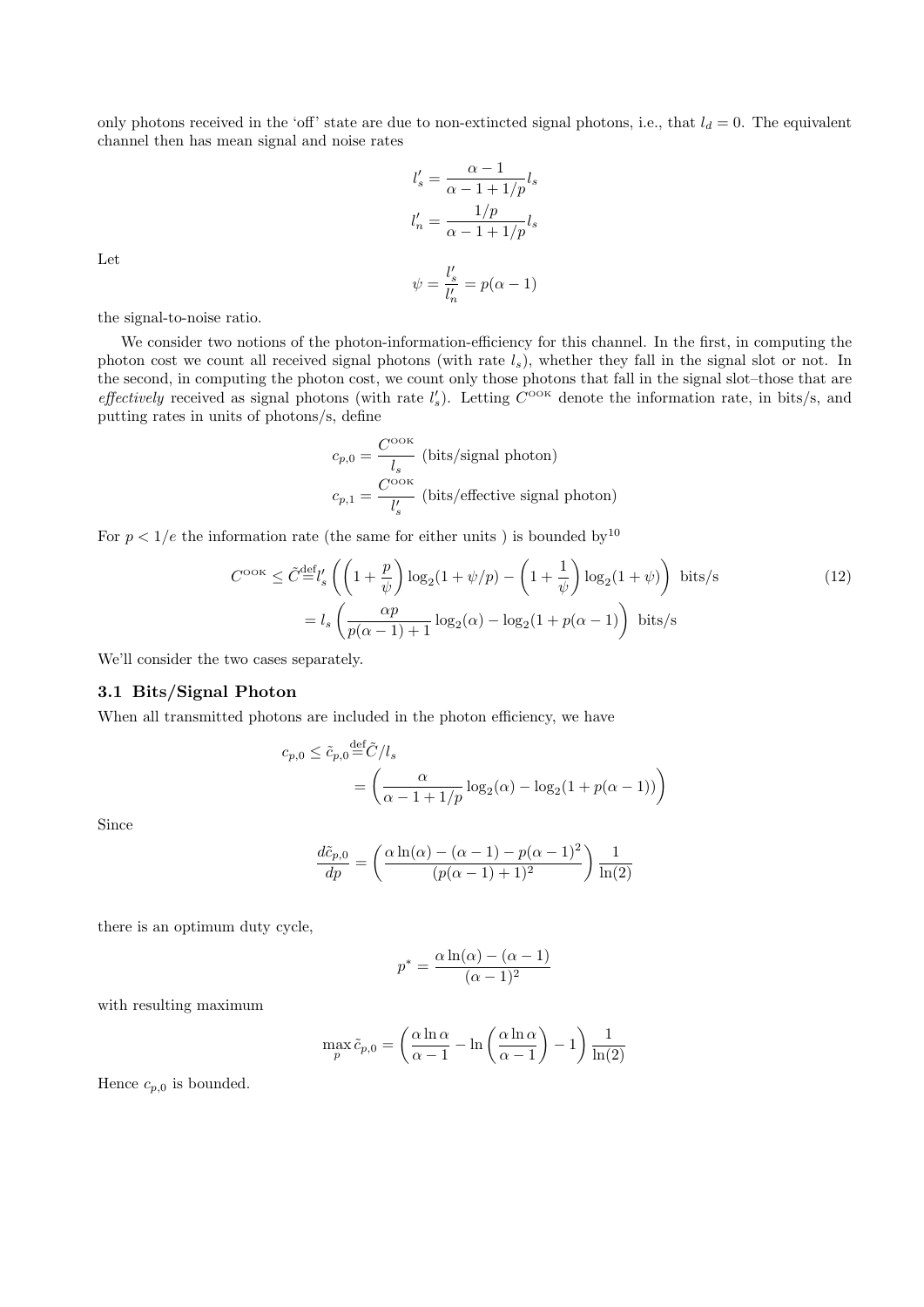#### **3.2 Bits/Effective Signal Photon**

When only photons that effectively act as signal photons are included in the photon efficiency, we have

$$
c_{p,1} \le \tilde{c}_{p,1} \stackrel{\text{def}}{=} \tilde{C}/l_s' = \left(\frac{\alpha}{\alpha - 1} \log_2(\alpha) - \left(1 + \frac{1}{p(\alpha - 1)}\right) \log_2(1 + p(\alpha - 1))\right)
$$

and, since

$$
\frac{d\tilde{c}_{p,1}(p)}{dp} = -\left(\frac{1}{p} + \frac{\ln(1 + p(\alpha - 1))}{(\alpha - 1)p^2}\right)\frac{1}{\ln(2)} \le 0
$$

we see that  $c_{p,1}$  is increasing with  $1/p$ . It increases to the limit

$$
\lim_{p \to 0} \tilde{c}_{p,1} = \frac{\alpha}{\alpha - 1} \log_2(\alpha) - 1/\ln(2)
$$

$$
\approx \log_2(\alpha) - 1/\ln(2)
$$

Hence with either accounting of the photon cost, the bits/photon is bounded with a finite extinction ratio.

#### **3.3 High Extinction Ratio Demonstration**

We've shown that large extinction ratios are required to achieve large  $c_p$ . For example, to achieve  $c_{p,1} = 10$ bits/photon would require an extinction ratio greater than 34 dB. That assumes all other system components are ideal and that one achieves the system capacity. If we factor in code inefficiency and any other practical losses, the required extinction ratio becomes much larger.

We demonstrated a high extinction ratio modulator based upon a cascade of a semiconductor optical amplifier (SOA) with conventional Mach-Zender electrooptic modulator (EOM). The SOA is operated to provide approximately 40 dB of isolation in the "off" state, and 10 dB of gain in the "on" state, followed by approximately 25 dB of isolation in the "off" state from the EOM. Unlike cascaded EOM's, the extinction ratios from the SOA EOM cascade directly add.

The high extinction ratio of the SOA EOM cascade was validated by making time-resolved extinction ratio measurements using a multi-channel analyzer with 1 ns bins. A block diagram of the experimental setup is illustrated in Figure 2. The detector for this measurement was a NbTiN superconducting nanowire detector fabricated at JPL's Microdevices Laboratory and operated at a bias current that provided approximately 40% detection efficiency with a 0.1 Hz dark rate. Figure 3 illustrates histograms collected over  $10^8$  frames: one with only dark counts, one with pulsed frames, and a closer look at the pulsed region of the pulsed frame. The peaks 30 dB and more down from the main peak are the results of electrical reflections in the modulator drive electronics. Analysis based on this data confirms a greater than 76 dB extinction ratio between the "on" and "off" modulator states.

#### **4. JITTER**

With an ideal photo-detector, the intensity function of photo-electrons is proportional to the energy of the incident field. Hence an ideal signal pulse that is uniform over the duration of a slot would give rise to photo-electrons distributed uniformly over the slot. However, in non-ideal photo-detectors, there is a random delay between the arrival of a photon on the photo-sensitive surface and the generation of a corresponding photo-electron or current pulse. We refer to this random delay as *detector jitter*.

In the context of signaling with PPM, if detector jitter yields non-orthogonal PPM symbols, it produces a loss relative to the non-jittered case. The capacity loss was treated in Ref. 11, 12, and an approximation to the loss in Ref. 13. Here we restate the approximation.

Let the jitter be Gaussian distributed with standard deviation *σ*. Suppose we are signaling with order *M* PPM, error-control-code rate  $R$ , slot-width  $T_s$ , and that the signal is received in noise with rate  $n_b$  photons/slot.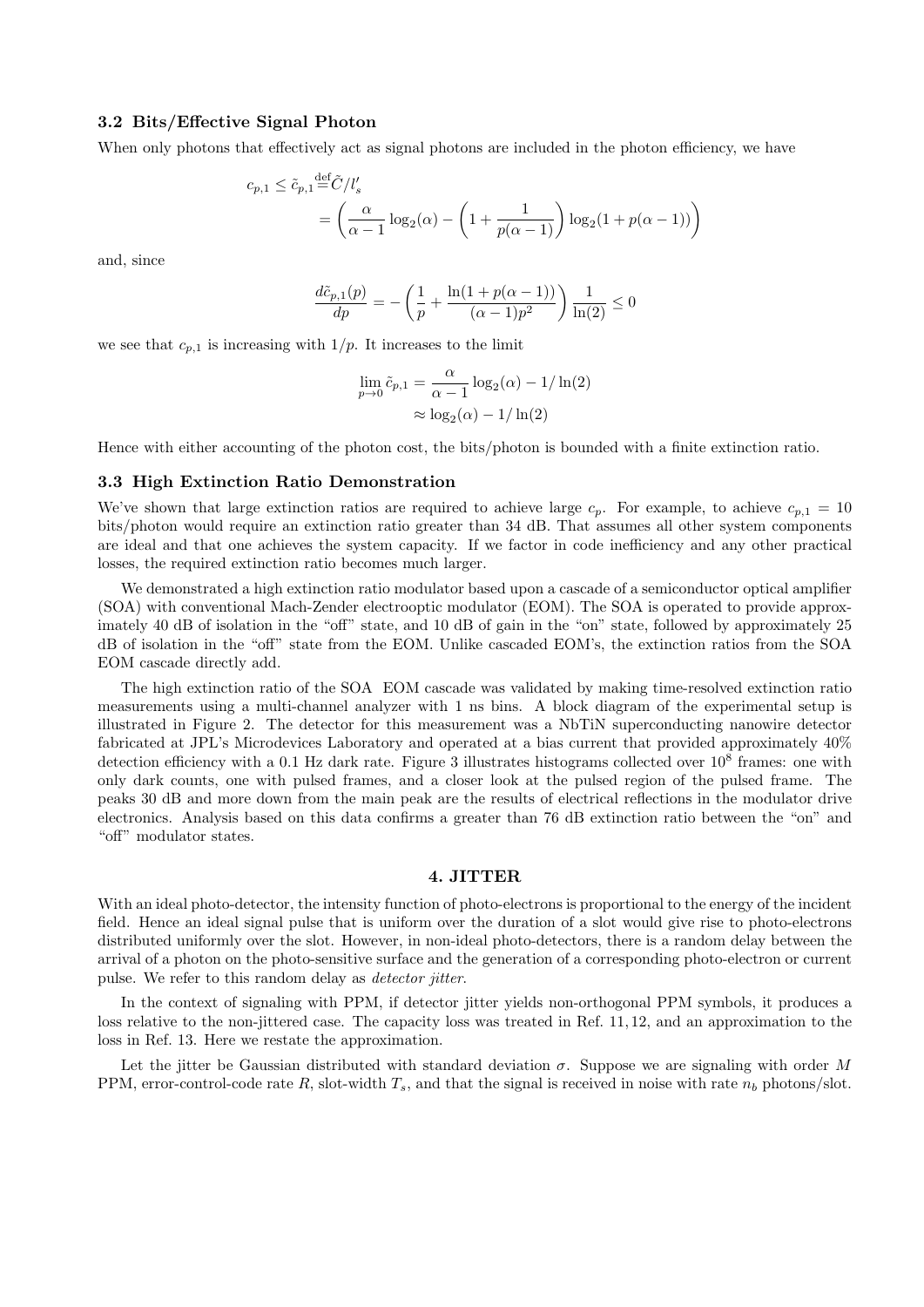

Figure 2. Experimental setup demonstrating a high extinction ratio modulator



bin (1 ns width)

Figure 3. Photon counts from a demonstration of a 76 dB extinction ratio modulator

The exact loss is a function of the quintuple  $(M, R, T_s, \sigma, n_b)$ . Let  $l_s$  denote the average signal photon rate, in photons/s, required to achieve a capacity equal to the target data rate in the absence of jitter and  $l'_{s}$  the corresponding rate required in the presence of jitter. It was shown in Ref. 13 that the signal power loss may be approximated as

$$
\left(\frac{l_s}{l'_s}\right) \approx 5.0\Psi^2 + 2.0\Psi + 1
$$

where

$$
\Psi=\left(\frac{\sigma}{T_s}\right)\frac{(1+\tanh(R-1/2))}{(1.25)^{\log_2(M)}}
$$

For  $\Psi = 0.1$ , the loss is  $\approx 1$  dB. For a device with a specified  $\sigma$ , losses due to jitter may be mitigated by increasing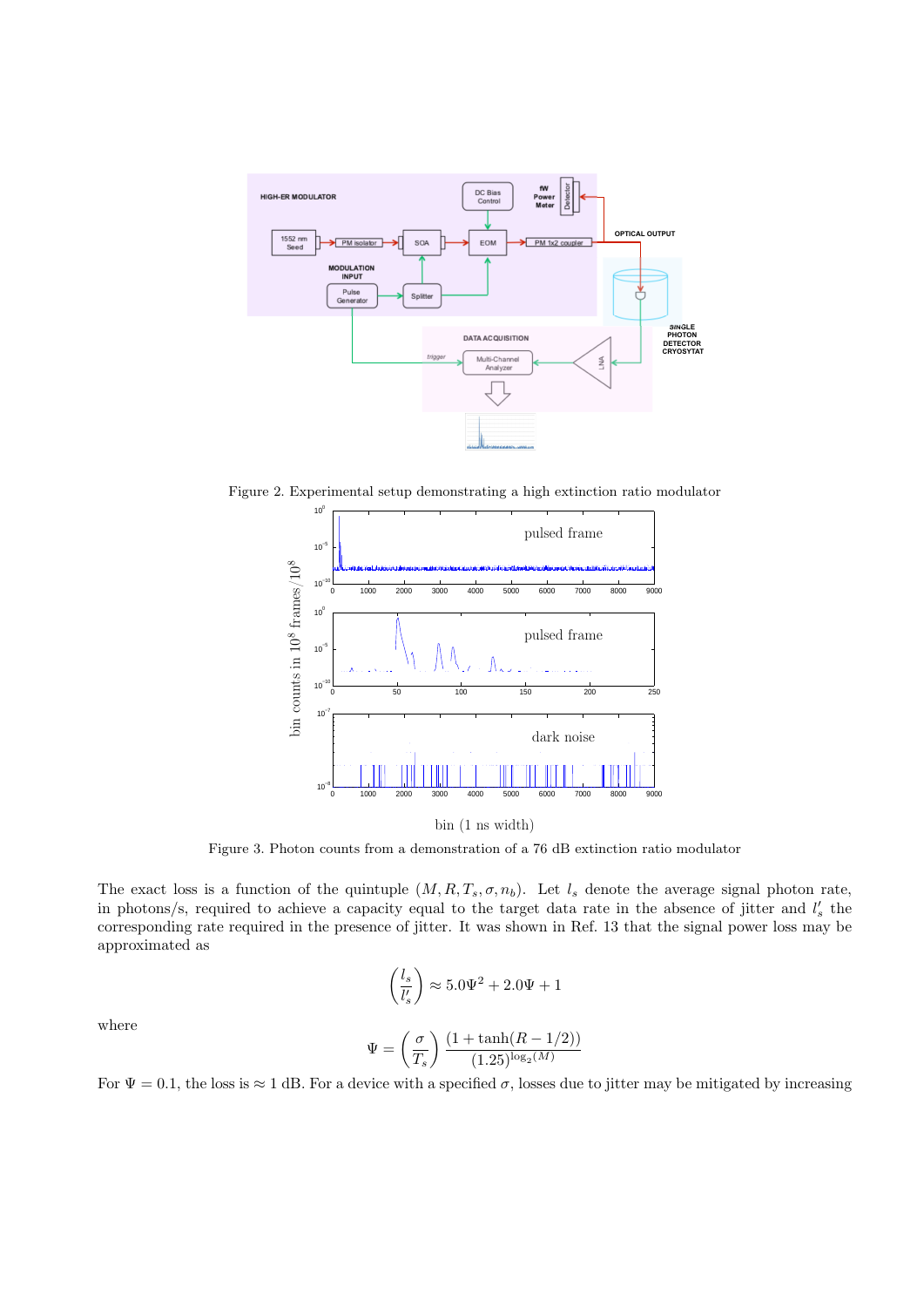$T_s$  or increasing *M*. Both decrease the data rate. Moreover, increasing  $T_s$  increases  $n_b$  for fixed background or dark rate (in counts/s). Hence there is an optimum slotwidth that minimizes losses due to jitter and noise.

#### **5. BLOCKING**

After the production of a photo-electron, a photo-detector is incapable of producing another photo-electron for some *τ* seconds, a phenomenon referred to as blocking. Blocking results in attenuation of the mean detected photo-electron rates and alters the statistics of the observed point process. The degradation for a single detector was treated in Ref. 14. In practice, arrays of detectors are commonly used to increase the active collecting area and facilitate tracking algorithms and spatial filtering. A collection of the detector outputs are summed to form an aggregate point process. Although weighted combining is ideal, on-off combining suffers only a small loss,<sup>15</sup> and does not require estimation of the individual signal and noise rates. If the number of detectors is large, the aggregate process may be modeled as Poisson.<sup>16</sup> In this case, the loss due to blocking may be accurately modeled as an attenuation of the rate functions. In this section, we treat that case, and discuss mitigating blocking by spreading the signal spatially and using a spatial filter.

#### **5.1 Rate Attenuation**

The rate attenuation may be modeled via a Markov chain analysis, as described in Ref. 14. When  $\tau \geq T_s$ , the analysis may be simplified, as we describe here. For notational convenience we assume  $T_s$  divides  $\tau$ . We also assume that slots are modulated independently (that is, as generalized OOK rather than PPM). This is a good approximation to PPM for moderate blocking.<sup>17</sup> Let  $L = \tau/T_s$ , and model the detector state with the  $L + 1$ state Markov chain illustrated in Figure 4. Let  $l_s$  denote the mean incident signal photon rate and  $l_n$  denote the mean background photon rate. The detector is unblocked in state 0, and otherwise blocked. The transition probability to remain in the unblocked state is

$$
q_0 = (1 - p)e^{-l_n T_s} + pe^{-T_s(l_s/p + l_n)}
$$
\n(13)

and the steady-state probability of being in the unblocked state is

$$
\mu_0 = \frac{1}{1 + L(1 - q_0)}
$$

Since  $\tau \geq T_s$ , the mean detected photons in an un-pulsed slot, denoted  $n_b$ , is the probability of a count in that slot

$$
n_b = P(\text{count}|\text{slot is not pulsed}) = P(\text{unblocked, detected arrival}|\text{slot is not pulsed})
$$

$$
= P(\text{unblocked})P(\text{detected arrival}|\text{slot is not pulsed})
$$

$$
= \mu_0(1 - e^{-l_nT_s})
$$
(14)

Similarly, the mean detected photons in a pulsed slot,  $n_s + n_b$ , is given by

$$
n_s + n_b = P(\text{count}|\text{slot is pulsed}) = \mu_0(1 - e^{-T_s(l_s/p + l_n)})
$$
\n(15)

where  $n_s$  denotes the portion of the mean count attributed to signal photo-electrons.

Blocking may be mitigated by decreasing the peak rate per detector. This can be accomplished by making the signal more diffuse in either space or time. However, spreading the signal also forces the receiver to integrate more noise when capturing the signal. Hence there is an optimum operating point that trades off reducing blocking for increasing noise.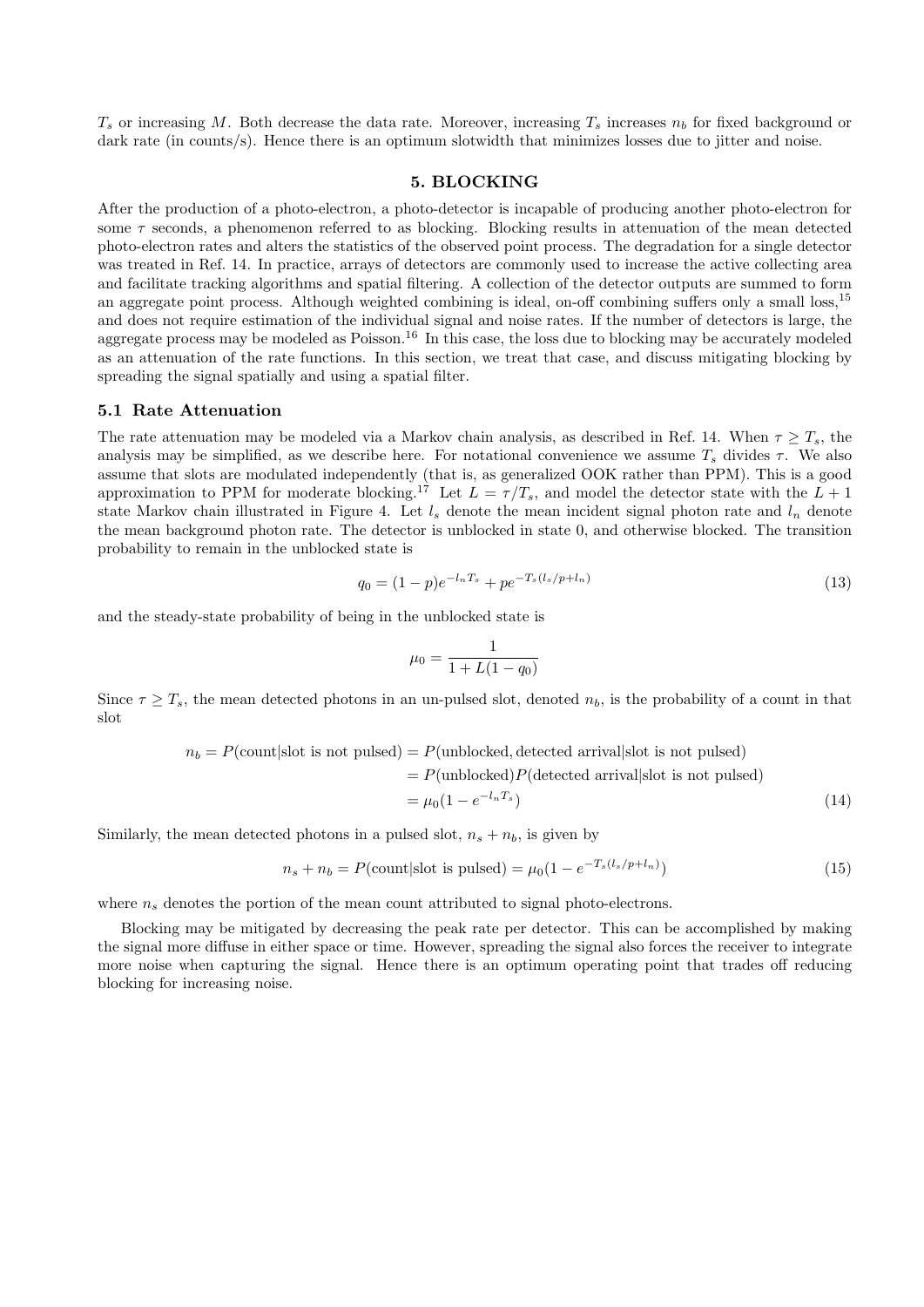

Figure 4. Markov model of detector state

### **5.2 Spatial Filtering**

Suppose the signal is incident on an array of detectors. Let  $(n_{s,i}, n_{b,i})$  denote the mean signal and noise photons per slot at the output (the post-blocking rate) of the *i*th detector. The receiver sums the outputs of a collection *S* of the detectors, so that, under the Poisson approximation, the signal and noise counts per slot are Poisson random variables, with means

$$
n_s = \sum_{i \in S} n_{s,i}
$$

$$
n_b = \sum_{i \in S} n_{b,i}
$$

The choice of *S* implements a spatial filter, discarding all but the most informative outputs. We consider two methods to select *S*. Each is a greedy search algorithm, one based on the flux rate of each detector, the other on the distance from the center of the point spread function. We first describe the rate-based-selection. Place the signal contributions in increasing order  $n_{s,1} \geq n_{s,2} \geq \cdots$ . Let

$$
n_s(K) = \sum_{i=1}^{K} n_{s,i}
$$

$$
n_b(K) = \sum_{i=1}^{K} n_{b,i}
$$

and let  $C(K)$  be the capacity of channel with rates  $(n_s(K), n_b(K))$ . We conjecture that choosing K to maximize *C*(*K*) maximizes the capacity.

To implement the rate-selection search requires one to measure the signal and noise rates at the output of each detector. This may be problematic in practice. We also consider the following distance-selection search. Similar to the rate-selection search, the detectors are placed in order of increasing distance from center of the pointspread-function, and the collection of the *K* closest detectors whose sum has the largest maximum capacity is chosen. With a radially symmetric pattern, such as in the diffraction-limited case, the two searches are essentially identical. Testing a fixed collection of masks corresponding to a discrete set of distances, e.g., a  $2 \times 2$  square, a 3 *×* 3 cross, a 3 *×* 3 square, etc., is near optimum in these cases, and represents a practical solution to a spatial filter.

#### **6. EXAMPLE: A HIGH PHOTON-EFFICIENCY FREE-SPACE OPTICAL LINK**

In this section, we combine the prior results, using parameters that reflect current state-of-the-art photondetector technology, to design a high photon-efficiency free-space optical link. Suppose we have an optical terminal receiving a free-space intensity-modulated PPM signal in the far-field, transmitted with an extinction ratio of 75 dB, and slot-widths of  $T_s = 1.0$  ns. The receive aperture has a diameter of  $D = 1.0$  m, and the focal plane is populated with an array of photon-counting photo detectors of width 2*δ* (we model these as square pixels, perfectly tiling the focal plane). The photo-detectors have a detection efficiency of *η*, a dead time of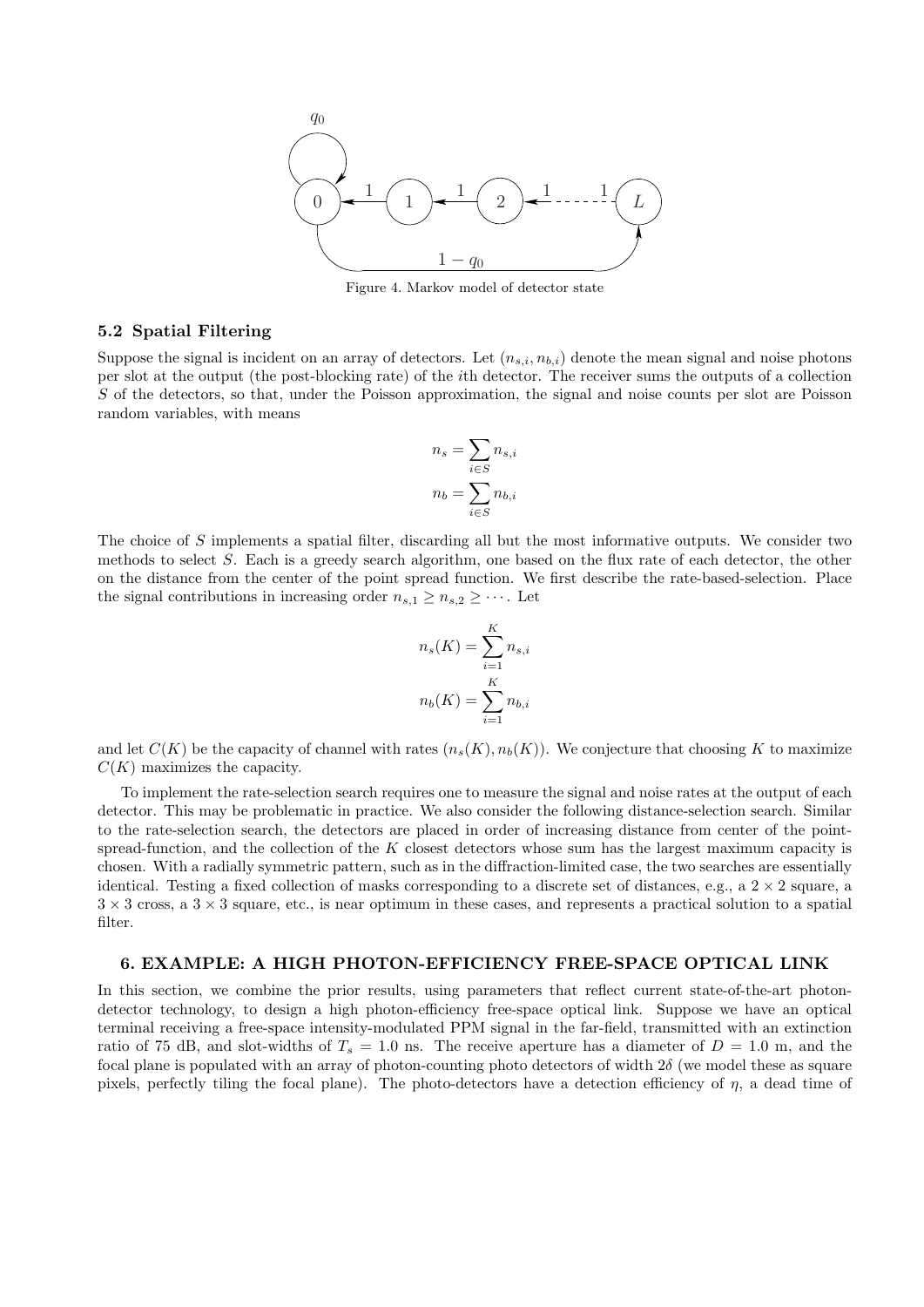*τ* seconds, a jitter of *σ* seconds, and a dark rate proportional to their active area of *ld*. We assume noise is dominated by dark counts and non-extincted signal photons, and set background noise to zero.

We consider three candidate photon counters, with parameters listed in Table 1*<sup>∗</sup>* . These represent current leading candidates for high photon-efficiency photon-counting communication links. In all numerical results, we assume the point-spread-function (PSF) is a diffraction limited Airy pattern, and that a pointing and tracking system has centered the spot at the intersection of four detectors*†* . In all numerical results, we select, for each operating point, an optimum PPM order  $M$ , and a collection of detectors from the greedy-rate-search  $\ddot{\uparrow}$ .

| Device             | Detection Efficiency | Dark Rate        | Diameter             | Dead-Time  | Jitter        |
|--------------------|----------------------|------------------|----------------------|------------|---------------|
|                    |                      | $l_d (e/s/mm^2)$ | $2\delta \; (\mu m)$ | $\tau(ns)$ | $\sigma (ps)$ |
| Si GM-APD          | 0.40                 | 10 <sup>6</sup>  | 15.0                 | 50         | 240           |
| $InGaAs(P)$ GM-APD | 0.55                 | $10^8\,$         | 15.0                 | $10^{4}$   | 300           |
| $Nb(Ti)N$ Nanowire | $\rm 0.5$            | $10^2$           | 5.0                  | 20         | 30            |

Table 1. Representative parameters for photon-counting devices

We are free to choose the focal length *F* to spread the signal spatially. A smaller focal length produces a smaller spot, with a higher signal intensity in the focal plane. This leads to larger losses due to blocking, but, since a smaller integrated area is required, a smaller dark noise contribution. In the limit of no blocking  $(τ = 0)$ , the performance improves with decreasing *F* (up to the limits of the quantization of the focal plane due to the finite pixel area), as one filters out dark noise. Conversely, in the limit of no dark noise  $(l_d = 0)$ , the performance improves with increasing *F*, as the signal and background noise become more diffuse, and blocking losses become negligible. In the general case there is an optimum focal length.

In order to illustrate the range of achievable photon and dimensional efficiencies, we varied the incident signal radiance, and determined the optimum *F*-number, optimum PPM order, and subsequent capacity at each point. Jitter is modeled as in Ref. 12 (we do not use the approximation from Section 4). Blocking is modeled as a rate attenuation, as described in Section 5. The resulting  $(c_p, c_d)$  pairs are illustrated in Figure 5. Also illustrated is the (noiseless) Holevo bound and the ideal OOK capacity  $(\eta = 1.0, \tau = 0, l_d = 0)$ , which bounds the performance of the practical detectors. This illustrates the degradation due to a finite detection efficiency, dark noise, and blocking for the three detectors. In order to isolate the degradation due only to blocking, jitter, extinction ratio, and dark noise, Figure 6 illustrates  $(c_p/\eta, c_d)$ , factoring out the loss in photon efficiency due to the detection efficiency. Here we see that the sub-unity detection efficiency is the primary impediment for the Si GM and NbN nanowire detectors.

#### **ACKNOWLEDGMENTS**

We would like to thank William Wu for discussions on bounding the information efficiencies in the presence of noise.

#### **REFERENCES**

- [1] Lesh, J., Katz, J., Tan, H., and Zwilliinger, D., "2*.*5-bit/detected photon demonstration program: Description, analysis, and phase I results," *TDA Progress Report* **42–66**, 115–132 (September 1981).
- [2] Robinson, B., Caplan, D., Stevens, M., Barron, R., Dauler, E., and Hamilton, S., "1*.*5-photons/bit photoncounting optical communications using geiger-mode avalanche photodiodes," in [*LEOS Summer Topical Meetings, 2005 Digest of the*], 41–42 (July 2005).

*‡*Greedy-distance-searches yielded only small losses relative to this.

*<sup>∗</sup>*William Farr, "VIS/NIR Optical Communications Single Photon Detector Technologies Characterized in JPL's Detector Calibration Facility"

*<sup>†</sup>*We also evaluated randomly dithering the PSF position, which has little impact on the average performance.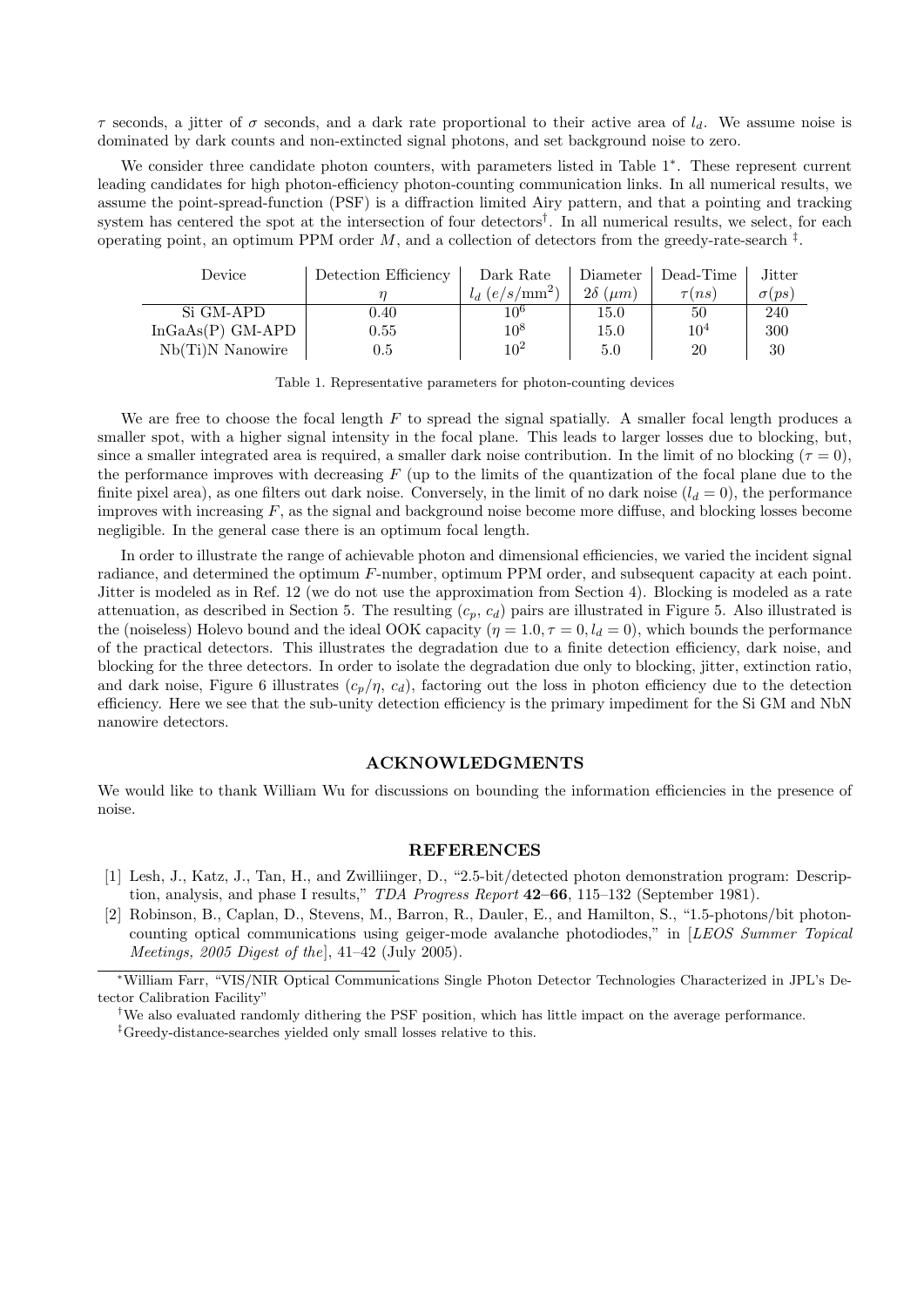

Figure 5. Achievable (dimensional efficiency, photon efficiency) pairs for the three candidate detectors, with comparison to the ideal OOK limit,  $C^{\text{OOK}}(0)$ , and the Holevo bound.



Figure 6. Achievable (dimensional efficiency, photon efficiency) pairs for the three candidate detectors, with photon efficiency factoring out the degradation due to non-unity detection efficiency *η*, with comparison to the ideal OOK limit  $\mathcal{C}^{\text{OOK}}(0)$ , and the Holevo bound.

- [3] Dauler, E., Robinson, B., Kerman, A., Anant, V., Barron, R., Berggre, K., Caplan, D., Carney, J., Hamilton, S., adn M.L. Stevens, K. R., and Yang, J., "1*.*25-Gbit/s photon-counting optical communications using a two-element superconducting nanowire single photon detector," in [*Proceedings of the SPIE*], **6372** (October 2006).
- [4] Robinson, B. S., Kerman, A. J., Dauler, E. A., Boroson, D. M., Hamilton, S. A., Yang, J. K. W., Anant, V., and Berggren, K. K., "Demonstration of gigabit-per-second and higher data rates at extremely high efficiency using superconducting nanowire single photon detectors," in [*Proceedings of the SPIE*], **6709** (Aug. 2007).
- [5] Birnbaum, K., Farr, W., Gin, J., Moision, B., Quirk, K., and Wright, M., "Demonstration of a high-efficiency free-space optical communications link," in [*Proceedings of the SPIE*], **7199** (January 2009).
- [6] Erkmen, B. I., Moision, B. E., Dolinar, S. J., Birnbaum, K. M., and Divsalar, D., "On approaching the ultimate limits of communication using a photon-counting detector," in [*Proceedings of the SPIE*], (January 2012).
- [7] Gagliardi, R. M. and Karp, S., [*Optical Communications* ], John Wiley & Sons, New York, 2 ed. (1995).
- [8] Moision, B. and Hamkins, J., "Deep-space optical communications downlink budget: Modulation and Coding," *IPN Progress Report* **42-154** (Aug. 2003).